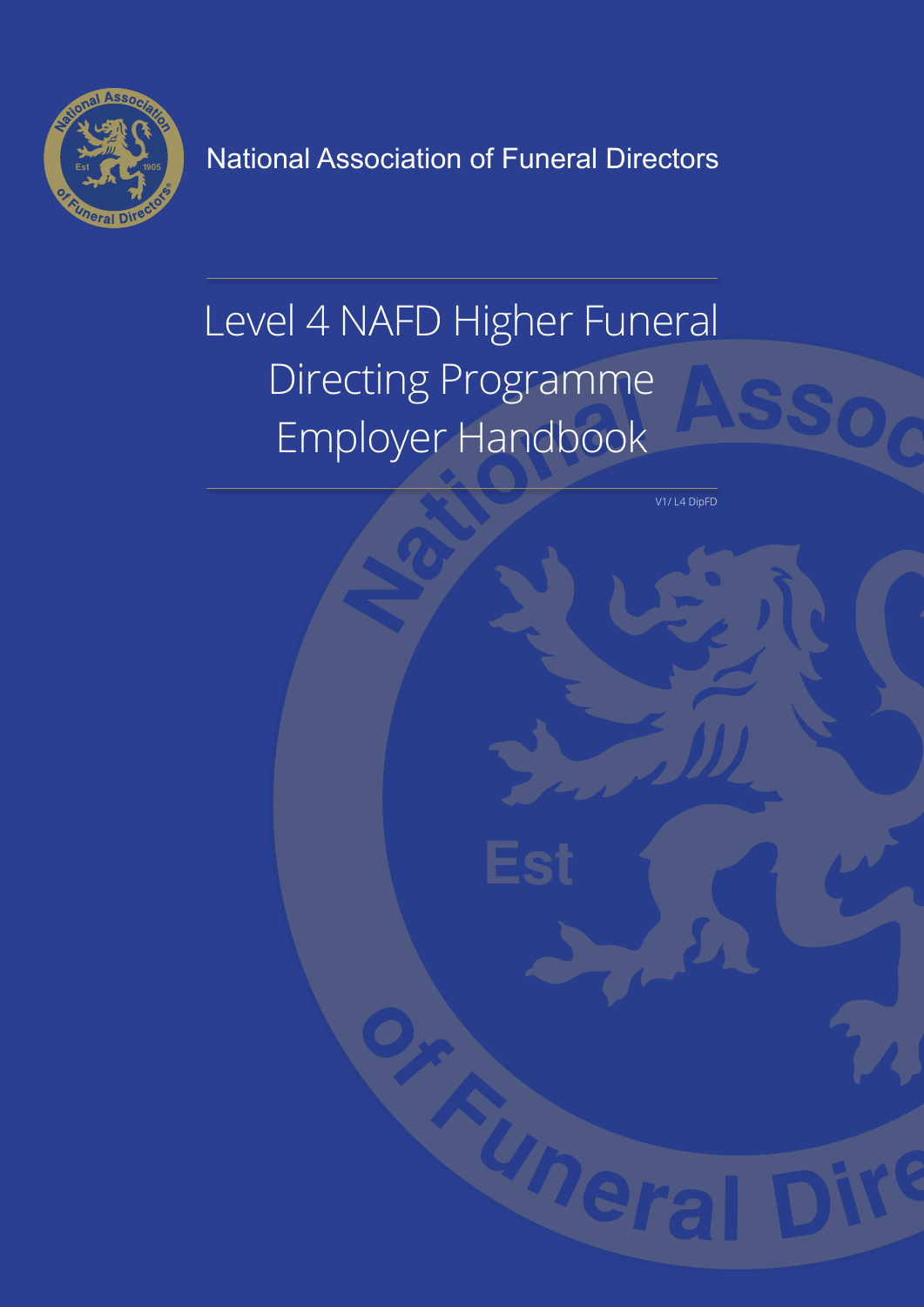

## **Contents**

| <b>About The L4 DipFD</b>                                                    |                                  |
|------------------------------------------------------------------------------|----------------------------------|
| Level 4 NAFD Higher Funeral Directing Programme<br>Aims of the Syllabus      | $\mathbf{1}$<br>1                |
|                                                                              |                                  |
| <b>How You Can Support Your Employee</b>                                     |                                  |
| Supporting Your Employee During Their Study                                  | $\overline{2}$                   |
| <b>Initial Student Self Assessment</b>                                       | $\overline{2}$                   |
| <b>Your Role</b><br><b>Employer Coaching and Feedback</b>                    | $\overline{2}$<br>$\overline{2}$ |
| <b>Tips and Hints</b>                                                        | $\overline{2}$                   |
| Post Programme Achievement                                                   | $\overline{2}$                   |
| <b>Level 4 NAFD Higher Funeral Directing Programme Assessment Guidelines</b> |                                  |
| <b>Proof of Learning Exercises</b>                                           | 3                                |
| Portfolio of Evidence Activities                                             | $\mathsf{3}$                     |
| <b>Final Written Assessment</b>                                              | 3                                |
| <b>Oral Examination</b>                                                      | 3                                |
| <b>Development of Skills and Competences</b>                                 |                                  |
| <b>Syllabus Outline</b>                                                      | $4 - 5$                          |
| <b>Eligibility for Assessment</b>                                            | 6                                |
| <b>Literacy and Numeracy</b>                                                 | 6                                |
| <b>NAFD Approved Tutors</b>                                                  | 6                                |
| <b>Student Support and Welfare</b>                                           |                                  |
| <b>Students with Additional Needs</b>                                        | 6                                |
| Plagiarism                                                                   | $6 - 7$                          |
| <b>Student Equality and Diversity</b>                                        | 7                                |
| <b>Bullying and Harassment</b><br><b>GDPR</b>                                | $\overline{7}$<br>7              |
| <b>Student Confidentiality</b>                                               | 7                                |
| <b>Definition of Confidentiality</b>                                         | 7                                |
| <b>Breaches of Confidentiality</b>                                           | 7                                |
| <b>Student Feedback</b>                                                      | 7                                |
| Do you have any questions                                                    | $\overline{7}$                   |
| <b>Appendix 1 - Student Initial Assessment</b>                               | $8 - 12$                         |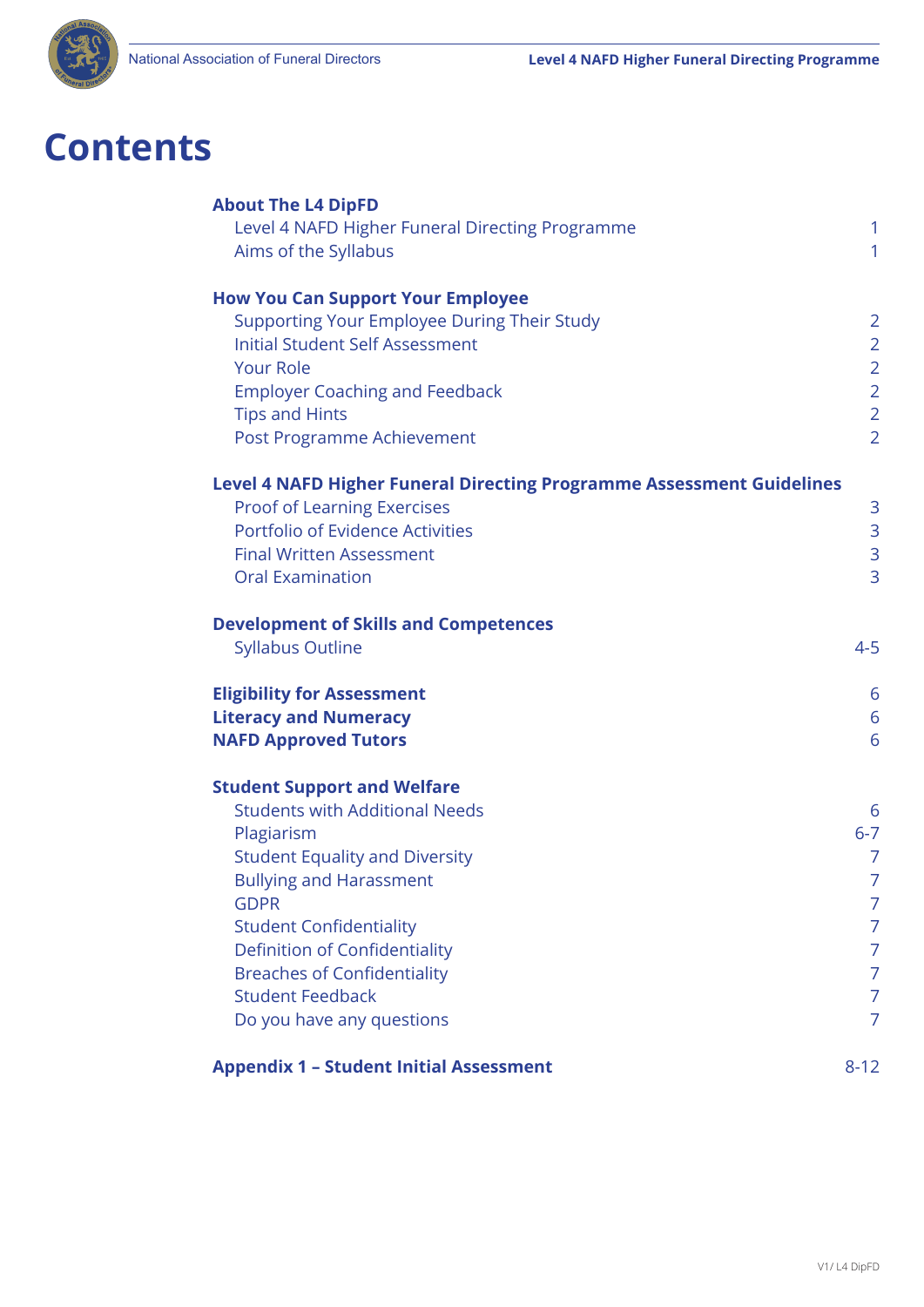

## **About The L4 DipFD**

### **Level 4 NAFD Higher Funeral Directing Programme**

Welcome to the Level 4 NAFD Higher Funeral Directing Programme Employer Handbook. The L4 DipFD has been designed for experienced funeral directors who would like to aspire to the top and study to acquire new skills, improve existing ones and to be the best that they can be in their chosen occupation. Studying for the L4 DipFD will allow your employee to improve their knowledge in the processes and procedures relating to funeral directing as well as developing enhanced skills in communication, leadership and teamwork and the modern role of the funeral director in the 21st century. The L4 DipFD is externally accredited by One Awards, demonstrating the high quality standards of education offered by the NAFD.

On average, this training programme can be achieved within a period of 12 – 18 months. Registration is restricted to existing employees within the funeral service working in related roles, and your employee must be able to provide workplace evidence of funeral directing responsibilities, including the conducting of funerals prior to full achievement of the course.

The L4 DipFD is delivered in a blended learning approach through NAFD approved tutors via remote or face to face tutorials. Assessment consists of online proof of learning assessments, evidential portfolio and final oral and written examination.

#### **Aims of the Syllabus**

The aims of the syllabus for the Level 4 NAFD Higher Funeral Directing Programme are to:

- **Enable progression following successful achievement and** award of the NAFD Funeral Arranging and Administration certificate, or previous holders of the NAFD Diploma in Funeral Arranging and Administration.
- Develop the knowledge, understanding and skills of learners employed as Funeral Directors'.
- **Provide a development option for \*other employees working** in the funeral service wishing to progress into a funeral directing role.
- **\* Note:** other employees must have the support of their employer and have access to Funeral Directing responsibilities in order to be assessed for this programme of study
- **Enable the Association to assess registered learners** to ensure they have acquired adequate knowledge, understanding and mastery of the required knowledge and skills associated with funeral directing.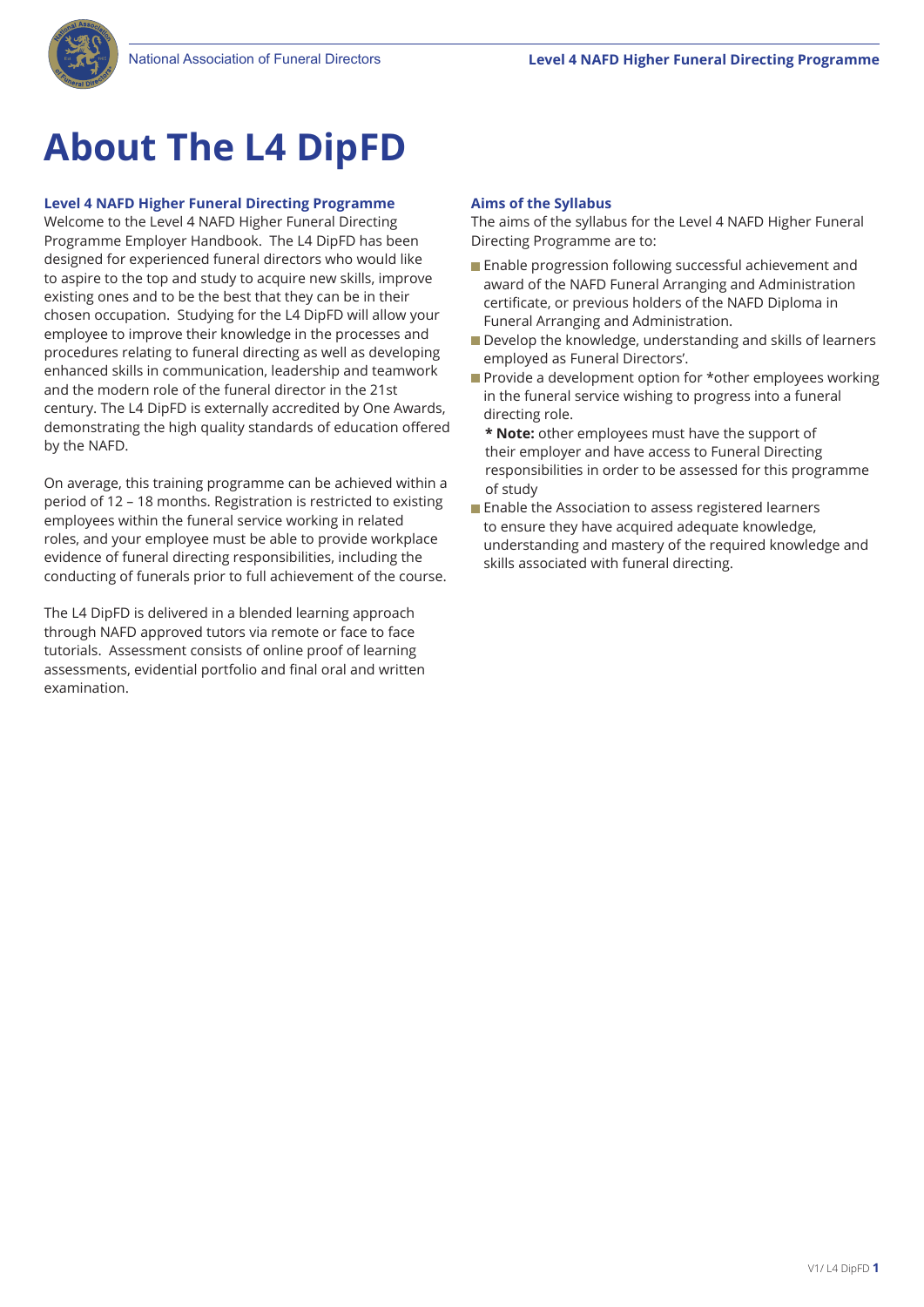

## **How You Can Support Your Employee**

### **Supporting Your Employee During Their Study**

The Level 4 NAFD Higher Funeral Directing Programme encourages a balance of direct input to the learning process from NAFD approved tutors, underpinned by self-managed student learning. We expect our tutors to provide a variety of methods of training delivery in order that your employee(s) actually learn and benefit from their experience. In addition to this, we ask that you also have a key role to play in your capacity as the individual's employer.

The key to successful self-managed and tutor guided learning commences with student initial self-awareness e.g. for the student to identify their own personal strengths and weaknesses at the start of the learning process, and are expected to discuss and share with you- their employer.

Following student registration, we recommend you spend time with your employee to identify and agree a number of specific areas of personal development that can be addressed through working towards achievement of the programme.

Together, it may be beneficial for you to encourage your employee to devise a simple personal development plan (PDP) to track their own development needs and of course, their strengths as they progress through the training.

### **Initial Student Self-Assessment**

One of the first tasks your employee will be asked to do following registration, is to complete an **'Initial Self-Assessment'** . The aim of this document is to enable your employee to take time to think; reflect on their experience to date; and to identify how they currently view their own strengths, and areas for improvement. Some employees may have a lower perception of themselves – others may have an inflated opinion about their strengths! Either way, there are no right or wrong answers. We are simply interested in establishing a starting point from which your employee and their tutor will build a development plan of learning. An example of the Initial Self-Assessment document can be found at Appendix 1.

### **Your Role**

We expect our tutors to make contact with you soon after the programme starts and to remain in contact with you throughout the programme of study, to enable a three way relationship of trust and development of learning. We would like to encourage you to be part of your employees' personal development from the start of the programme process given that you may be providing 100% of the funding to support your employees' studies. Therefore, we feel it is only fair for you to have the opportunity at the very start of the process, to have your say too, in terms of the strengths you observe day in day out, but also, specifically how you would like to see your employee develop further.

Please discuss the outcome of your employees' initial selfassessment, and include your comments including signing and dating the document as verification of your employees self assessment. Your employee will then discuss their development needs with their tutor.

#### **Employer Coaching and Feedback**

We request that your role in the programme's process extends to providing coaching for your employee.

### **Tips and Hints**

Facilitate a discussion about the learning outcomes within the syllabus starting with your employee's perceptions of their own strengths, their learning and development and in emphasising:

- Your role in their 3-way development i.e. Between your employee and their tutor and your employee and you!
- The importance of willingly offering constructive feedback based on the completion of Portfolio of Evidence activities.
- **Encouragement, active listening, and an appropriate balance** of constructive challenge and support will be beneficial to your employees learning.

It will be helpful if you are aware of the Module and Learning Unit your employee is currently studying, in order to help them with examples of how they are able to translate theory of learning into real workplace practice.

- **Focus on exploring successes as well as challenges and** problems your employee may be experiencing as part of their studies
- **Focus on the need for flexibility and responsiveness in** coaching your employee to take account of the possibility that their own learning goals may shift as they work through each of the units– based on changed work priorities or your employees development needs.

### **Post Achievement of the L4 DipFD**

Following successful completion of the programme, please consider with your employees how achievement of the programme has impacted on them, and perhaps how they have helped you in terms of the improvement to your business.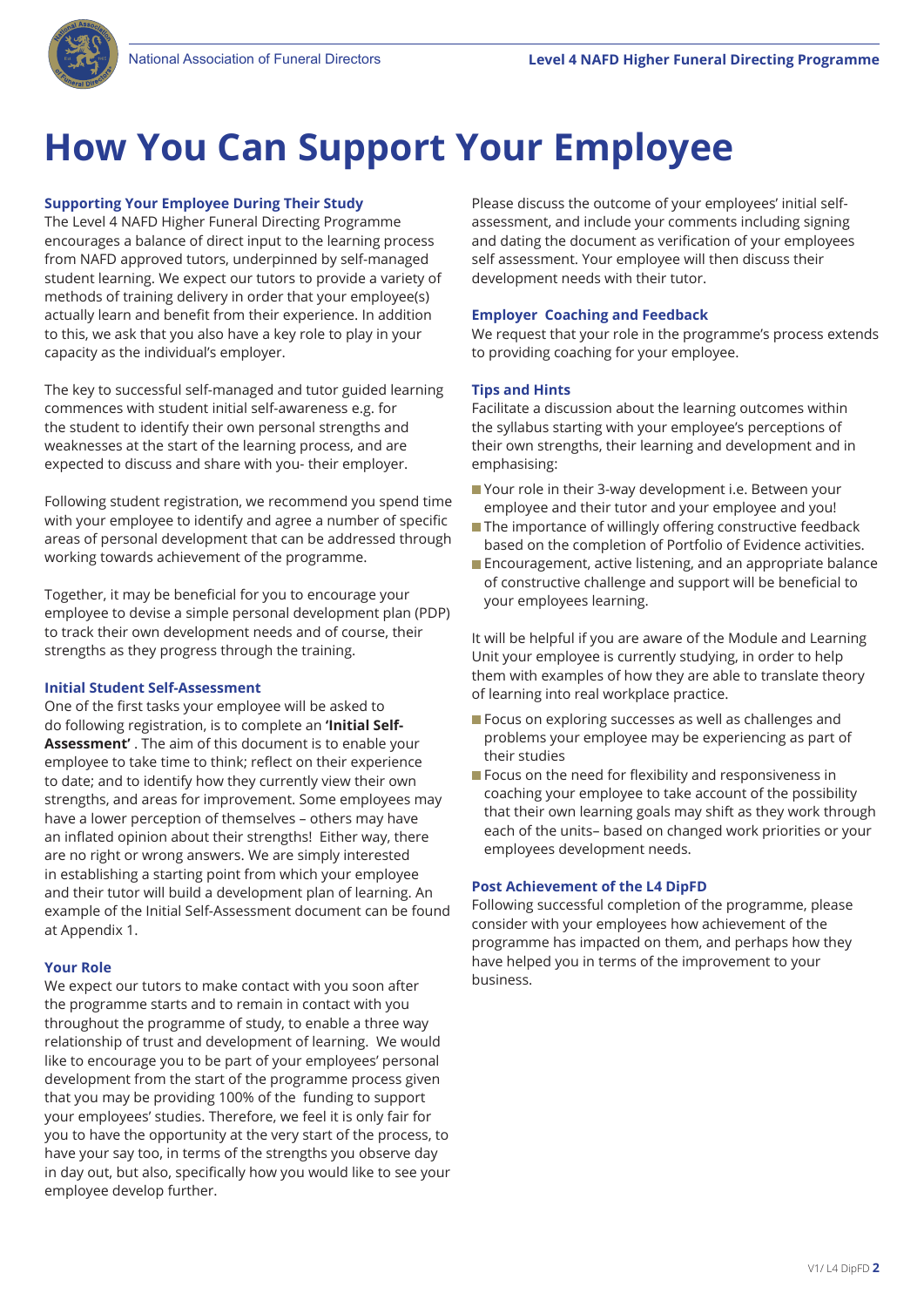

## **Level 4 NAFD Higher Funeral Directing Programme Assessment Guidelines**

The Level 4 NAFD Higher Funeral Directing Programme assessment method consists of both formative and summative assessment and elements of these count towards the final mark for the L4 DipFD. Formative assessment is completed by your employee throughout the programme of study. They will also be encouraged to discuss the learning that is taking place with you, and with their tutor, prior to asking you to provide your own comments.

### **Proof of Learning Exercises**

Online proof of learning exercises are required upon completion of each unit. The questions in the proof of learning exercises are based on the content of each of the Learning Outcomes in the unit and consist of a range of question types. Your employee will be required to complete the online questions at the end of the unit, and then their tutor will review and mark the answers to the questions. The aim of the proof of learning exercises is for students to demonstrate their understanding of the content of the unit.

### **Portfolio of Evidence Activities**

The overall purpose of the Portfolio of Evidence is for your employee to provide evidence for each of the units of how they are able to relate theory to practice by taking time to consider and reflect on what they already know; how they are developing their skills; what they have gained from the course; and how they have put this into practice.

Your employee will need to provide clarity, breath and application of knowledge, and how they apply their knowledge and skills within a variety of activities.

Ideally, your employee should aim for three to four clear examples of how they have **related theory to practice** and what difference the activities have made to their knowledge.

### **Final Written Assessment**

The final written examination consists of a number of in-depth questions which are designed to assess your employee's knowledge of the content of each unit. The exam is split into two parts:

- A series of short answer questions based on the content of each unit
- A final indepth question requiring a long word answer. The student will be able to choose from a series of questions.

Your employee will be required to register and pay online before their examination.

### **Oral Examination**

The oral examination is an integral part of the funeral directing final assessment process; it is not merely a ritual. The oral examination has an essential purpose within the assessment process as follows:

- $\blacksquare$  To enable the examiners to be assured that the content of the written assessments in the Portfolio of Evidence reflect the ability of the candidate.
- To enable the examiners to be assured that the candidate clearly understands the legislative and procedural information requirements of the funeral directing responsibilities
- To enable the examiners to assess the candidate's ability to provide evidence of his/her knowledge within the broader context of the particular field of funeral directing – the portfolio of evidence is central to this end process.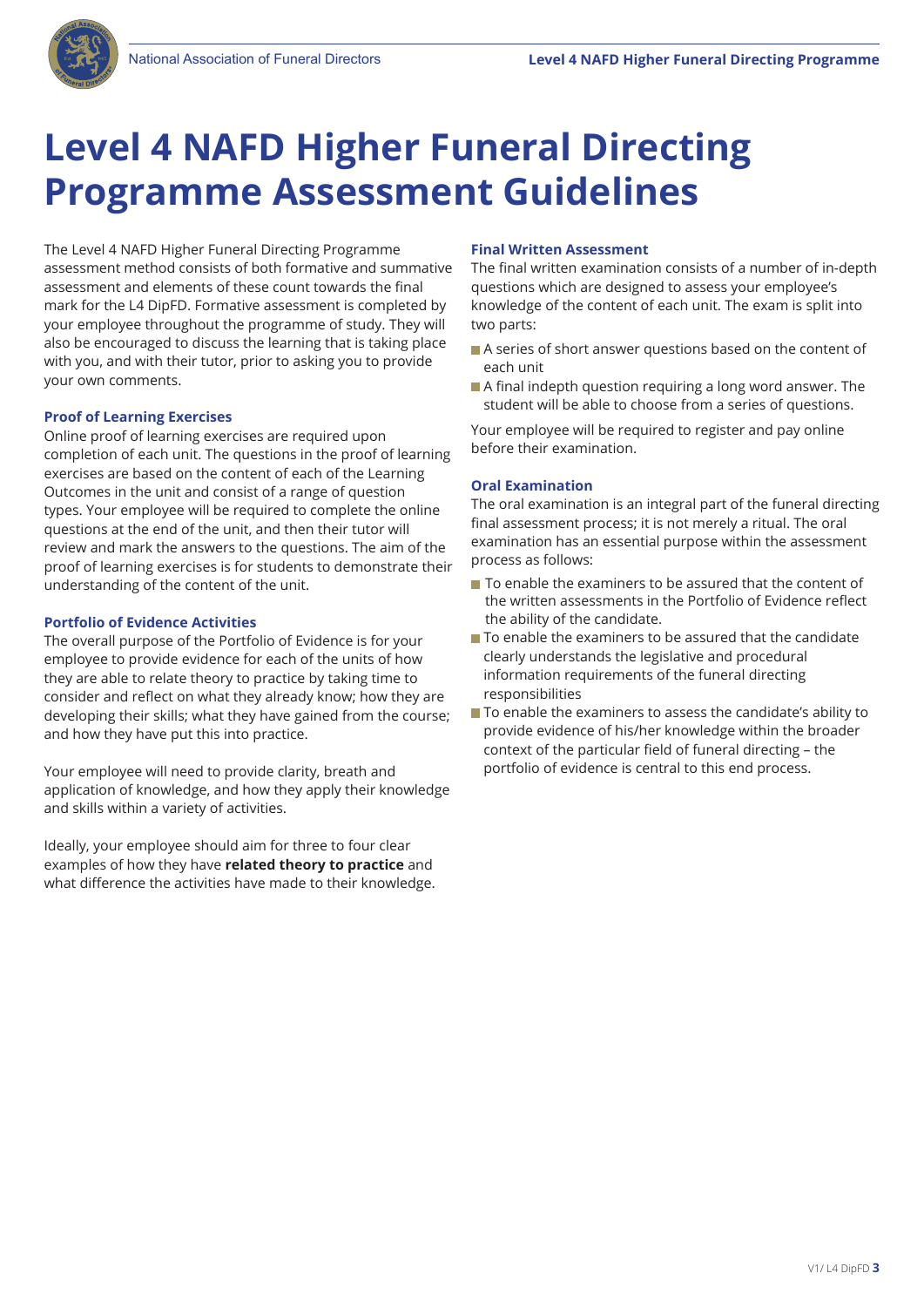

## **Development of Skills and Competences**

Along with the knowledge transfer taking place, the following range of Skills and Competences aim to be developed as a result of achieving the L4 DipFD. Tutors will encourage

students to think about how they demonstrate their skills in the workplace, day in day out.

| Skills development upon completion                                                                                                                           |                                                                                                                                                |                                                                                                                 |
|--------------------------------------------------------------------------------------------------------------------------------------------------------------|------------------------------------------------------------------------------------------------------------------------------------------------|-----------------------------------------------------------------------------------------------------------------|
| Communication Written / Oral<br>Equality and Diversity<br>Client Care<br>Use of I.T<br>Health and Safety<br>Professional Image<br><b>Financial Awareness</b> | <b>Building Relationships</b><br>Problem Solving<br><b>Technical Knowledge</b><br>Planning and Organising<br>Legislative Knowledge<br>Teamwork | Creative Thinking<br>Flexibility<br>Attention to detail<br>Numeracy<br><b>Handling Conflict</b><br>Self-Control |

| *COMPETENCIES     |                                              | Code       |
|-------------------|----------------------------------------------|------------|
| <b>CORE</b>       | COMMUNICATION                                | C          |
|                   | <b>TEAM WORK</b>                             | <b>TW</b>  |
|                   | PLANNING AND ORGANISING                      | PO         |
|                   | ACHIEVING OUTCOMES / RESULTS                 | <b>AO</b>  |
| <b>FUNCTIONAL</b> | LEADING AND SUPERVISING                      | LS         |
|                   | ANALYTICAL THINKING                          | AT         |
|                   | KNOWLEDGE SHARING AND LEARNING               | <b>KSL</b> |
|                   | JUDGEMENT/DECISION MAKING                    | J/DM       |
|                   | <b>TECHNICAL CREDIBILITY</b>                 | <b>TC</b>  |
|                   | COMMITMENT TO CONTINUOUS PROCESS IMPROVEMENT | CI         |
|                   | <b>RELATIONSHIP BUILDING</b>                 | <b>RB</b>  |
|                   | <b>CLIENT ORIENTATION</b>                    | CO         |
|                   | PERSUASION AND INFLUENCING                   | PI         |
|                   | <b>EMOTIONAL RESILIENCE</b>                  | ER         |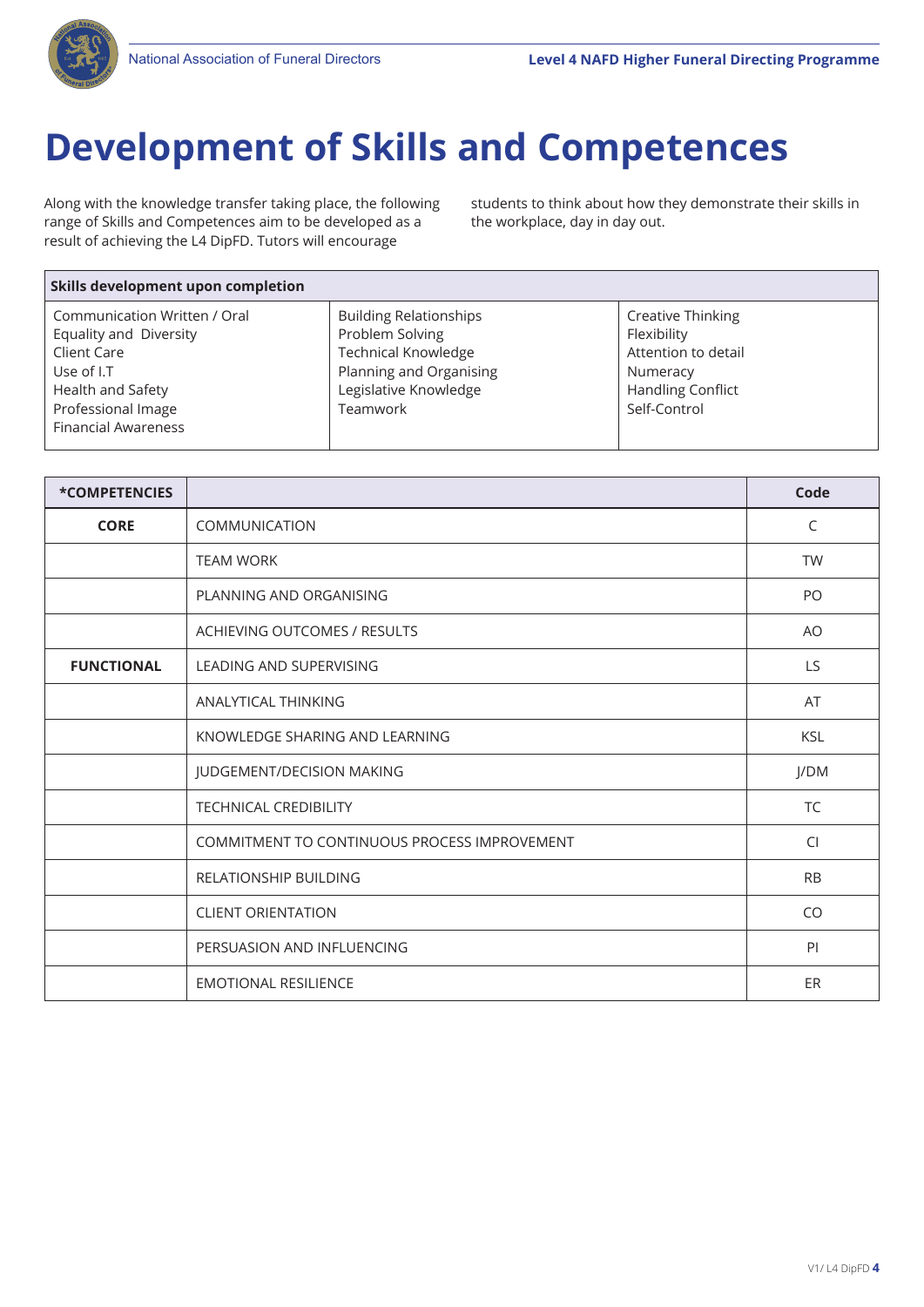

## **Development of Skills and Competences cont'd**

### **Syllabus Outline 1-12**

## **Unit 1 - Funeral Directing within a Commercial Environment**

The aim of this unit is to enable the learner to understand the role of the Funeral Director working within the UK and the increasing commercial and competitive demands upon a funeral directing business.

COMPETENCY DEVELOPMENT: TC, KSL, LS, J/DM, AT

## **Unit 2 - Standards of Professional Practice and Premises within the Funeral Service**

The aim of this unit is to enable the learner to gain knowledge and understanding relating to the standards required of funeral directing premises and that of professional practice.

COMPETENCY DEVELOPMENT: TC, KSL, LS, J/DM

## **Unit 3 - Understand Maintaining and Monitoring Health and Safety in a Funeral Environment**

The aim of this unit is to enable the learner to further develop knowledge of health and safety related legislation and regulation and how this applies within the funeral environment.

COMPETENCY DEVELOPMENT: TC, KSL, LS, J/DM, PO, J/DM

## **Unit 4 - Understand Care, Preparation and Presentation of the Deceased**

The aim of this unit is to enable the learner to understand how to safely care for, prepare and present the deceased.

COMPETENCY DEVELOPMENT: TC, KSL, ER, CO, J/D, AO, C

## **Unit 5 - Managing Communication within a Funeral Home Setting**

The aim of this unit is to develop learners' understanding of the need for effectively managing communication with clients and within the funeral home setting.

COMPETENCY DEVELOPMENT: C, TW, PO, LS, KSL, TC, PI, CO, RB

## **Unit 6 - Understanding the Procedural, Administrative and Support Requirements Associated with Bequeathal**

The purpose of this unit is to develop learners' knowledge and understanding of regulation, documentation and processes associated with bequeathal.

COMPETENCY DEVELOPMENT: C, KSL, TC, CO

## **Unit 7 - Understanding the Procedural and Administrative Requirements Associated with the Repatriation of the Deceased**

The Purpose of this unit is to develop learners understanding of the regulation, documentation and process requirements associated with repatriation of the deceased to or from the United Kingdom.

## **Unit 8 - Understanding the Procedural and Administrative Requirements Associated with Burial at Sea**

The purpose of this unit is to enable the learner to develop knowledge and understanding in relation to current regulation, procedures and administration associated with burial at sea.

COMPETENCY DEVELOPMENT: C, TC, PO, KSL, J.DM, CO

## **Unit 9 Understanding the Additional Responsibilities, Challenges and Issues Associated with Managing a Funeral for More Than One Deceased**

The aim of this unit is to develop the learners understanding of the additional responsibilities, challenges and issues associated with managing a funeral for more than one deceased.

COMPETENCY DEVELOPMENT: C, TW, AO/R, LS, AT, KSL, J/DM, TC, RB, CO, PI, ER

## **Unit 10 - Understanding Planning and Making Final Arrangements for Conducting a Funeral**

The purpose of this unit is to enable the learner to develop knowledge and understanding of the planning and preparation requirements prior to conducting the funeral.

COMPETENCY DEVELOPMENT: C, PO, TW, LS, AT, KSL, J.DM, TC, CI, RB, CO, PI

## **Unit 11 - Understand how to Manage and Conduct a Funeral**

The purpose of this unit is to develop learners' knowledge and understanding of the Funeral Directors role and responsibilities associated with the management and conducting of a funeral.

COMPETENCY DEVELOPMENT: C, PO, TW, LS, AT, KSL, J.DM, TC, CI, RB, CO, PI

## **Unit 12 - Understanding the Regulations and Processes Associated with the Exhumation of Human Remains**

The aim of this unit is to develop learners' understanding of the regulation and process associated with the exhumation of human remains.

COMPETENCY DEVELOPMENT: C, PO, TW, LS, AT, KSL, J.DM, TC, RB, CO, ER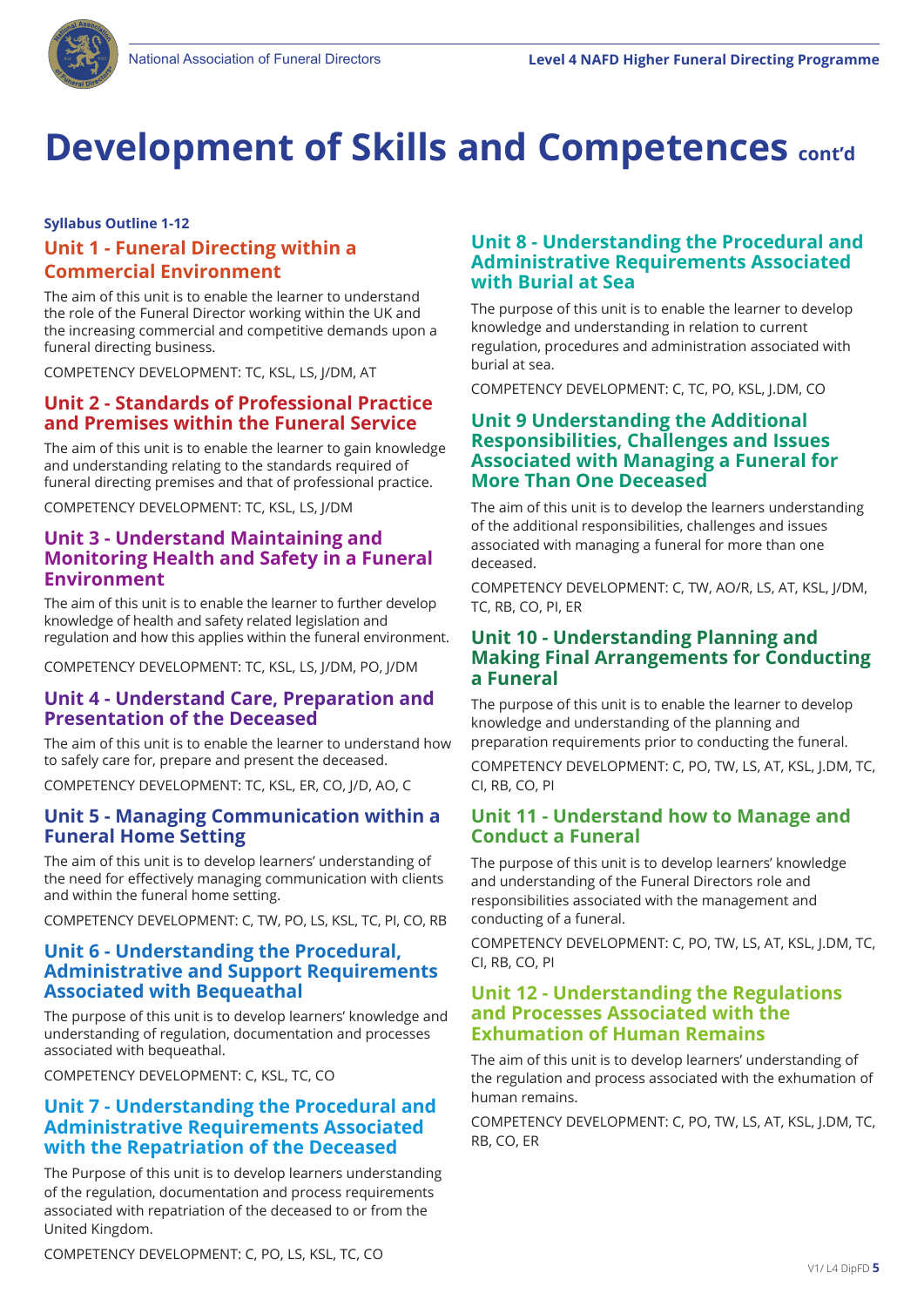

## **Eligibility for Assessment**

Your employee must have experience of working in the funeral sector and be working in a related job role to be able to meet the assessment criteria associated with this programme of study.

The entry criteria for the Level 4 NAFD Higher Funeral Directing Programme is the achievement of one of

## **Literacy and Numeracy**

Your employee must also be able to demonstrate basic skills in Maths and English, or be willing to work towards achievement of national qualification standards of English and Maths (Level 1) prior to registration for the final examinations.

All employees have free resources accessible for practice and development of key skills in either Maths or English.

## **NAFD Approved Tutors**

NAFD approved tutors are responsible for the training of your employees, and as such, we aim for the learning experience to be as varied as possible.

If either you or your employee have any questions regarding the content of the learning units contained within the syllabus; need to clarify instructions and expectations; discuss coursework or assessment; your employee should contact their NAFD approved tutor in the first instance.

Their tutor can advise on any general matters relating to the programme or any personal circumstances that are affecting a student's work; tutors will also give feedback on student learning and discuss coursework and assessment including results with your employee.

## **Student Support and Welfare**

### **Students with Additional Needs**

If your employee has any additional needs or a disability, please ensure that both their tutor and the NAFD are informed so that reasonable adjustments can be made. Please do not assume that any form of dyslexia or other disability means a student is unable to learn.

If your employee requires additional support through any form of disability – they will need to provide an educational psychological assessment by a registered education psychologist. A report will need to be produced by the specialist recommending what reasonable adjustments should be made, for both tutoring purposes, and by the NAFD for assessment. This is important for the purposes of making reasonable adjustments for learning and for examinations.

### **Plagiarism**

There are various forms of academic dishonesty but in the student's context it means cheating in the Portfolio of

Evidence assessment and examinations. It takes place when the student 'borrows' or copies information, data or results from another source, or student, past or present carried out knowingly. Cheating and plagiarism have the objective of deceiving examiners and this threatens the integrity of the assessment procedures and examinations. Any student found to have used unfair means in any examination or assessment procedure will be penalised. 'Unfair means' include:

- Cheating, for example unauthorised reference to notes or course material in an examination
- **Fabrication, e.g. reporting on arrangements never** performed
- Falsification, e.g. misrepresentation of workplace practice
- **Unfair collaboration or collusion; i.e. the representation** of work produced in collaboration with another person or persons as the work of a single candidate.

If you are aware that your employee does have a weakness in either Maths or English, please encourage the use of free online resources.

NAFD Diploma in Funeral Arranging and Administration NAFD Funeral Arranging and Administration Certificate **LAFD Certificate in Funeral Arranging and Administration** Successful completion of the NAFD DipFD Direct Entry Route.

the following: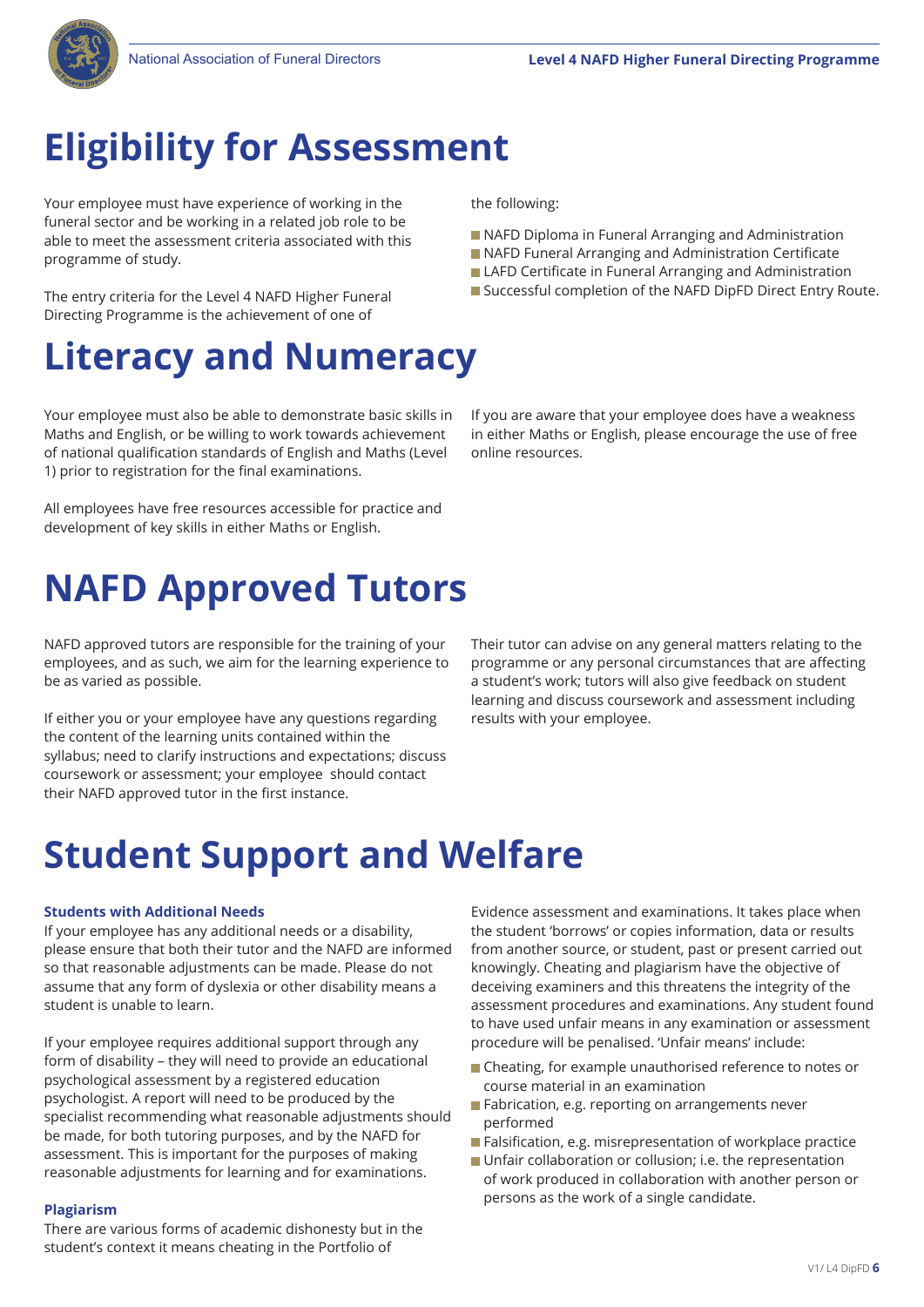

## **Student Support and Welfare**

Members of the Team of Examiners will determine the nature and severity of the penalty should plagiarism become evident, resulting in failure of the module concerned with no provision for reassessment or retrieval of that failure. Proven cases of plagiarism or cheating can also lead to prevention of registration with the NAFD for a period of five years.

### **Student Equality and Diversity**

The National Association of Funeral Directors recognises that promoting equality and diversity is essential if we are to deliver quality and appropriate training and student support to all registered students.

It is the National Association of Funeral Directors policy that no student or their employer receives less favourable treatment on the grounds of their;

- **Ability or Disability**
- Gender.
- Sexual Orientation
- Marital Status
- **Religion**
- **Age**
- **Beliefs, Non Beliefs**
- Race, Colour, Ethnicity or Origin

### **Bullying and Harassment**

The Association aims to promote an environment where all registered students; NAFD approved tutors; and members of the Team of Examiners are treated with dignity and respect, free of unlawful discrimination, victimisation, bullying or any form of harassment. Any complaints regarding Bullying or Harassment, must be submitted to the NAFD in writing.

### **General Data Protection Regulations (GDPR)**

The National Association of Funeral Directors needs to process data about your employee in order to carry out its normal qualification, training and assessment administration. This means that we collect, store, use and disclose the data for purposes only connected with your employee's studies.

### **Student Confidentiality**

The Association is committed to providing a confidential service to registered students. We believe all students have the right to confidentiality to protect their interests and ensure a relationship of trust between students, approved tutors, examiners and education staff.

### **Definition of Confidentiality**

Confidentiality means that no information regarding a student shall be shared either directly or indirectly with any other department of the Association, or any external agency or person, without that student's prior, expressed consent; except where issues of safety or legality apply.

Furthermore, we acknowledge that students are autonomous adults and so will not discuss any details of a student's case with members unless prior consent has been obtained from the student. Records of all such contact will be kept on the electronic student's file.

This does not include information declared on the NAFD application and registration online form which it is reasonable to expect will be shared within the Association, as it forms part of the application process, or anonymous details which may be used for statistical and planning purposes.

#### **Breaches of Confidentiality**

The circumstances where confidentiality may need to be broken are:

- When disclosure is required by law
- A student's health or safety is at risk
- A student is at risk of serious exploitation or abuse
- There are serious concerns about a student's mental health
- $\blacksquare$  There is a risk to others (e.g. to follow the professional practice and conduct regulations)

On those occasions where any NAFD education staff feels confidentiality should be breached, the following steps should be taken:

- The NAFD member of staff should raise the matter immediately with their Line Manager
- $\blacksquare$  The NAFD member of staff should discuss with their Line Manager the issues involved and explain why they think confidentiality should be broken.
- The Line Manager should make a written record of this discussion.
- The Chairperson, Board of Education (BoE) should be informed.

In all circumstances the student involved should be informed, as far as practicable, of the decision to breach confidentiality and the reasons why the decision has been taken.

#### **Student Feedback**

The Association requires all registered students to participate in a formal system of feedback through which your employee will be invited to comment routinely, in confidence, upon the administration, tutoring, assessment and overall education service they have received.

This helps us to check that your employee(s) has a clear idea of our aims in tutoring of particular units, and of what we expect them to do; that our tutoring is effective and stimulating; that our advice and feedback to students on individual work is helpful; and that our learning resources are adequate.

#### **Do you have any questions?**

Just email: **trainingadmin@nafd.org.uk**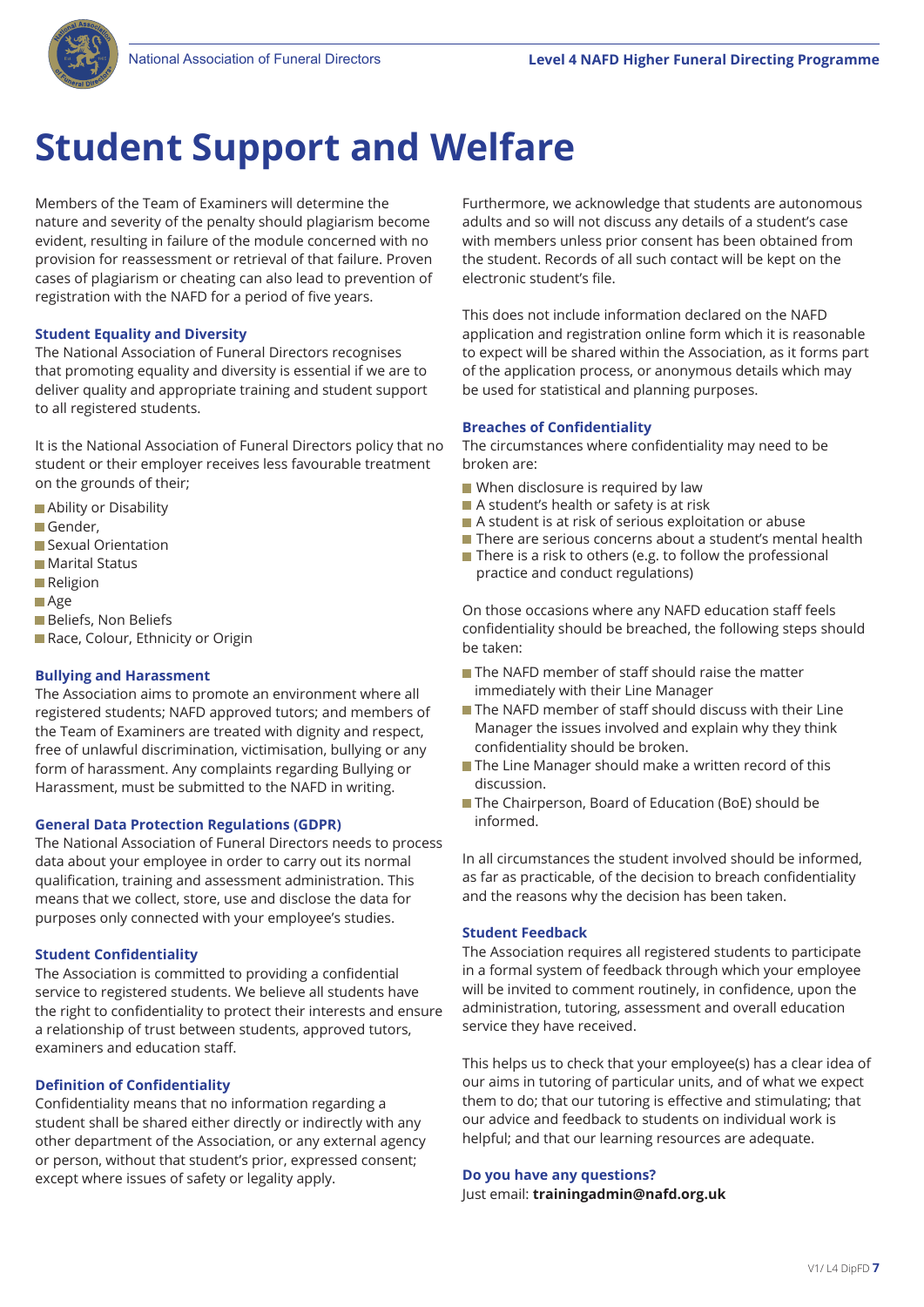

## **Appendix 1 - Student Initial Self-Assessment**

| <b>Student Name:</b> | <b>Employer:</b> |
|----------------------|------------------|
| Tutor:               | Date:            |

### **Purpose**

An initial assessment provides the information needed to help your tutor to plan with you your learning and to improve your opportunity of learning effectively. Without it there are only assumptions that can be made. It is of course possible to make some predictions about you, but it is an insecure basis for effective planning.

Therefore, our preference is for you to take a little time to consider for yourself the strengths you already have in terms of your experience, knowledge and skills based on your experience to date and likewise, for you to tell us where you know you need help to improve. Please be honest.

It may be helpful for you to take a look at the course syllabus, and for you to think about the different modules and units contained within each.

There are no right or wrong answers with this self-assessment. We just want you to tell us how you see yourself.

Initial self-assessment is a vital part of the process of finding out and providing the foundations from which you can build upon.

### **Involve your employer!**

Upon completion of your self-assessment, we would like to encourage you to discuss your current strength's and areas you feel you need help to improve with your employer.

Your employer has a key role to play while you are learning with us. As you work through each of the course modules, your tutor will be encouraging you to consider how the theory you learn while you are studying for the course actually works in practice, within your place of work.

Please ask your employer to provide his /her comments on the final page of this document and then discuss with your tutor.

This document has been produced in Word format to enable you to download from the Learning Zone. Each of the text boxes are expandable for your use.

**Upon completion, you will need to return this document** 

| <b>Structure of the Syllabus</b> | My Experience, Knowledge and Skills to date<br>Please tell us about your experience and knowledge to date<br>- there are no right or wrong answers, this information will<br>be used by your tutor to help you to progress through your<br>learning. |
|----------------------------------|------------------------------------------------------------------------------------------------------------------------------------------------------------------------------------------------------------------------------------------------------|
|                                  |                                                                                                                                                                                                                                                      |

| <b>Unit 1: Funeral Directing Within a Commercial</b><br><b>Environment</b>                                                                                                                                           | My Experience, Knowledge and Skills relevant to the<br>topics contained in this unit are: |
|----------------------------------------------------------------------------------------------------------------------------------------------------------------------------------------------------------------------|-------------------------------------------------------------------------------------------|
| The aim of this unit is to enable the learner to understand<br>the role of the Funeral Director working within the UK and<br>the increasing commercial and competitive demands upon a<br>funeral directing business. | Please describe:                                                                          |
| My Knowledge of this subject is                                                                                                                                                                                      | Comprehensive<br>Adequate<br>Good<br>Poor                                                 |
| My experience is                                                                                                                                                                                                     | Comprehensive<br>Adequate<br>Good<br>Poor                                                 |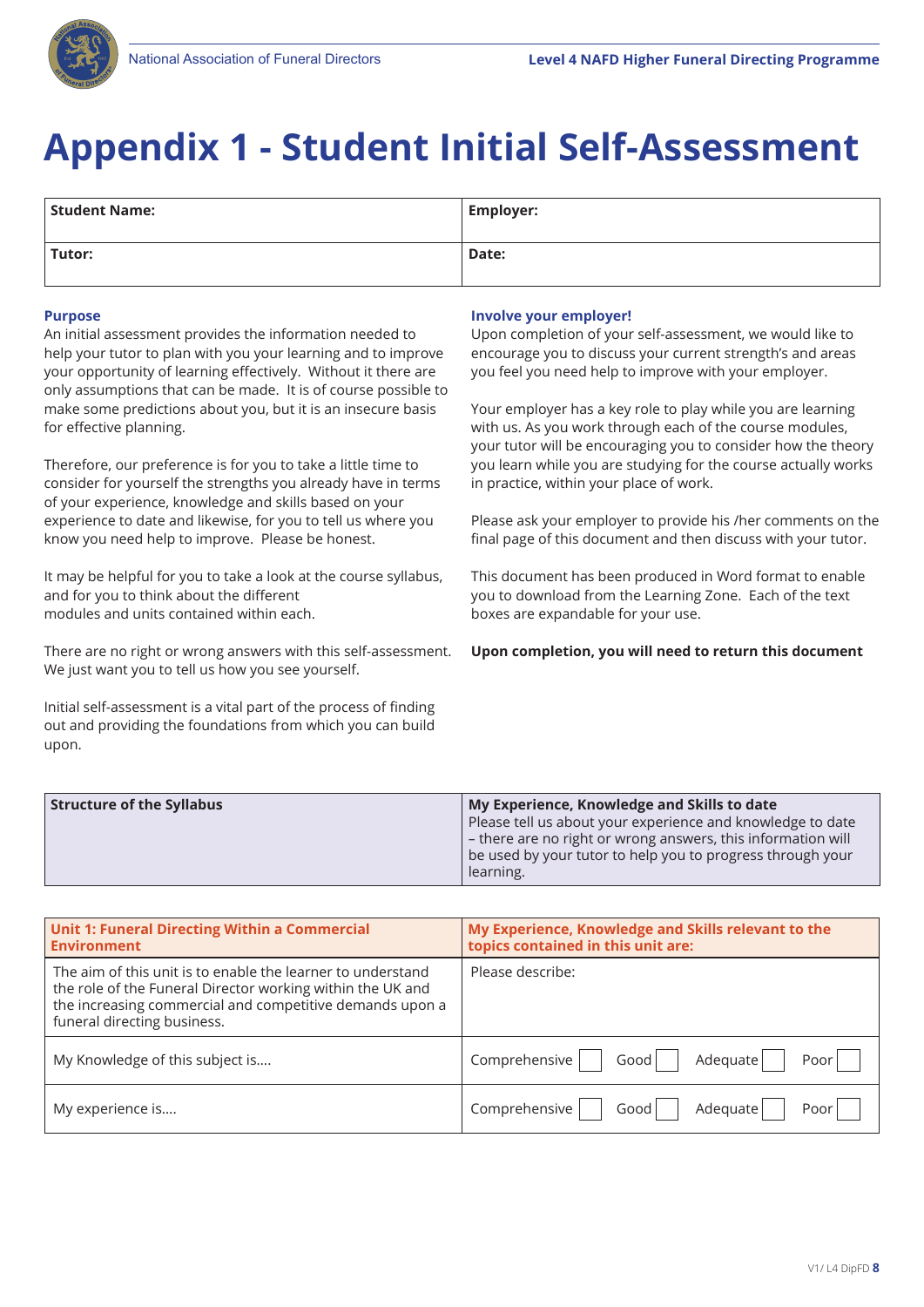

| <b>Structure of the Syllabus</b> | My Experience, Knowledge and Skills to date                  |
|----------------------------------|--------------------------------------------------------------|
|                                  | Please tell us about your experience and knowledge to date   |
|                                  | - there are no right or wrong answers, this information will |
|                                  | be used by your tutor to help you to progress through your   |
|                                  | learning.                                                    |

| <b>Unit 2: Standards of Professional Practice and Premises</b><br>within the Funeral Service                                                                                                  | My Experience, Knowledge and Skills relevant to the<br>topics contained in this unit are: |
|-----------------------------------------------------------------------------------------------------------------------------------------------------------------------------------------------|-------------------------------------------------------------------------------------------|
| The aim of this unit is to enable the learner to gain knowl-<br>edge and understanding relating to the standards required of<br>funeral directing premises and that of professional practice. | Please describe:                                                                          |
| My Knowledge of this subject is                                                                                                                                                               | Comprehensive<br>Adequate<br>Good<br>Poor                                                 |
| My experience is                                                                                                                                                                              | Comprehensive<br>Adequate<br>Good<br>Poor                                                 |

| <b>Unit 3: Understand Maintaining and Monitoring Health</b><br>and Safety in a Funeral Environment                                                                                               | My Experience, Knowledge and Skills relevant to the<br>topics contained in this unit are: |
|--------------------------------------------------------------------------------------------------------------------------------------------------------------------------------------------------|-------------------------------------------------------------------------------------------|
| The aim of this unit is to enable the learner to further<br>develop knowledge of health and safety related legislation<br>and regulation and how this applies within the funeral<br>environment. | Please describe:                                                                          |
| My Knowledge of this subject is                                                                                                                                                                  | Comprehensive<br>Adequate<br>Good<br>Poor                                                 |
| My experience is                                                                                                                                                                                 | Comprehensive<br>Adequate<br>Good<br>Poor                                                 |

| Unit 4: Understand Care, Preparation and Presentation of<br>the Deceased                                                    | My Experience, Knowledge and Skills relevant to the<br>topics contained in this unit are: |
|-----------------------------------------------------------------------------------------------------------------------------|-------------------------------------------------------------------------------------------|
| The aim of this unit is to enable the learner to understand<br>how to safely care for, prepare and present<br>the deceased. | Please describe:                                                                          |
| My Knowledge of this subject is                                                                                             | Comprehensive<br>Adequate<br>Good<br>Poor                                                 |
| My experience is                                                                                                            | Comprehensive<br>Adequate<br>Good<br>Poor                                                 |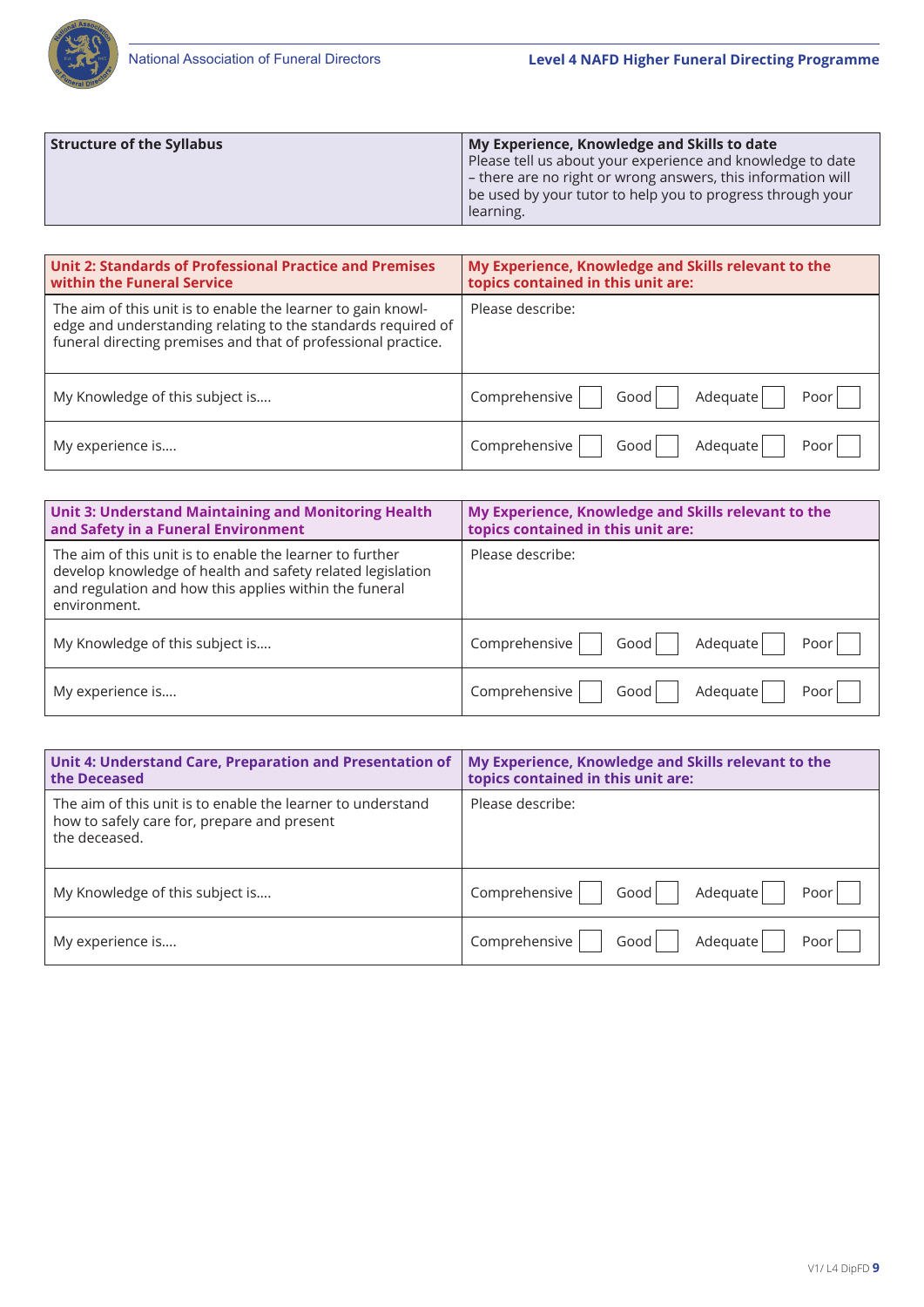

| <b>Structure of the Syllabus</b> | My Experience, Knowledge and Skills to date                  |
|----------------------------------|--------------------------------------------------------------|
|                                  | Please tell us about your experience and knowledge to date   |
|                                  | - there are no right or wrong answers, this information will |
|                                  | be used by your tutor to help you to progress through your   |
|                                  | learning.                                                    |

| Unit 5: Managing Communication within a Funeral Home<br><b>Setting</b>                                                                                                | My Experience, Knowledge and Skills relevant to the<br>topics contained in this unit are: |
|-----------------------------------------------------------------------------------------------------------------------------------------------------------------------|-------------------------------------------------------------------------------------------|
| The aim of this unit is to develop learners' understanding of<br>the need for effectively managing communication with clients<br>and within the funeral home setting. | Please describe:                                                                          |
| My Knowledge of this subject is                                                                                                                                       | Comprehensive<br>Adequate<br>Good<br>Poor                                                 |
| My experience is                                                                                                                                                      | Comprehensive<br>Adequate<br>Good  <br>Poor                                               |

| Unit 6: Understanding the Procedural, Administrative and<br><b>Support Requirements Associated with Bequeathal</b>                                          | My Experience, Knowledge and Skills relevant to the<br>topics contained in this unit are: |
|-------------------------------------------------------------------------------------------------------------------------------------------------------------|-------------------------------------------------------------------------------------------|
| The purpose of this unit is to develop learners' knowledge<br>and understanding of regulation, documentation and pro-<br>cesses associated with bequeathal. | Please describe:                                                                          |
| My Knowledge of this subject is                                                                                                                             | Comprehensive<br>Adequate<br>Good<br>Poor                                                 |
| My experience is                                                                                                                                            | Comprehensive<br>Adequate<br>Good<br>Poor l                                               |

| Unit 7: Understanding the Procedural and Administrative<br><b>Requirements Associated with the Repatriation of the</b><br><b>Deceased</b>                                                                    | My Experience, Knowledge and Skills relevant to the<br>topics contained in this unit are: |
|--------------------------------------------------------------------------------------------------------------------------------------------------------------------------------------------------------------|-------------------------------------------------------------------------------------------|
| The Purpose of this unit is to develop learners understanding<br>of the regulation, documentation and process requirements<br>associated with repatriation of the deceased to or from the<br>United Kingdom. | Please describe:                                                                          |
| My Knowledge of this subject is                                                                                                                                                                              | Comprehensive<br>Adequate<br>Good l<br>Poor                                               |
| My experience is                                                                                                                                                                                             | Comprehensive<br>Adequate<br>Good<br>Poor                                                 |

| Unit 8: Understanding the Procedural and Administrative<br><b>Requirements Associated with Burial at Sea</b>                                                                                      | My Experience, Knowledge and Skills relevant to the<br>topics contained in this unit are: |
|---------------------------------------------------------------------------------------------------------------------------------------------------------------------------------------------------|-------------------------------------------------------------------------------------------|
| The purpose of this unit is to enable the learner to develop<br>knowledge and understanding in relation to current<br>regulation, procedures and administration associated<br>with burial at sea. | Please describe:                                                                          |
| My Knowledge of this subject is                                                                                                                                                                   | Comprehensive<br>Adequate<br>Good<br>Poor                                                 |
| My experience is                                                                                                                                                                                  | Comprehensive<br>Adequate<br>Good<br>Poor                                                 |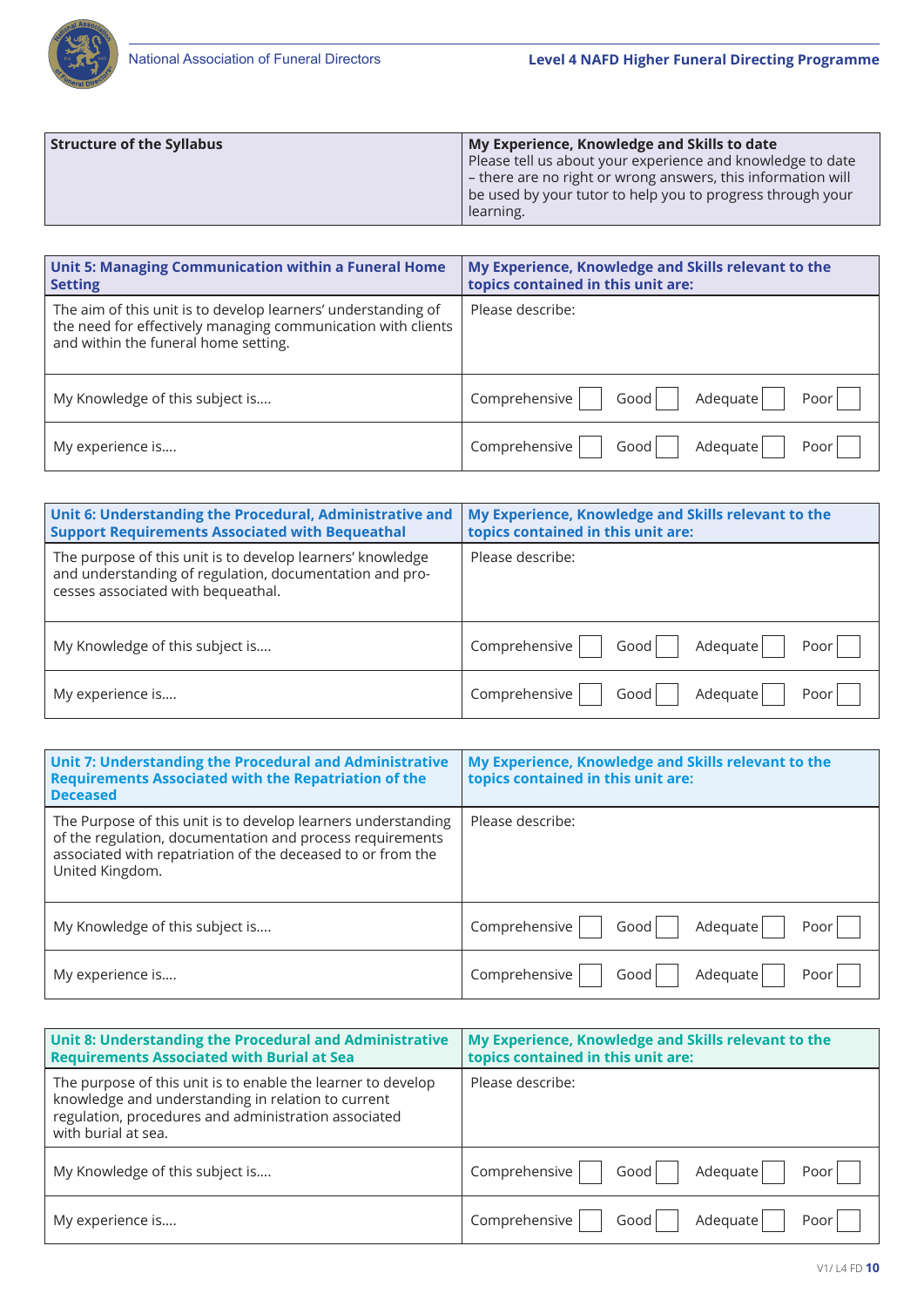

| <b>Structure of the Syllabus</b> | My Experience, Knowledge and Skills to date                  |
|----------------------------------|--------------------------------------------------------------|
|                                  | Please tell us about your experience and knowledge to date   |
|                                  | - there are no right or wrong answers, this information will |
|                                  | be used by your tutor to help you to progress through your   |
|                                  | learning.                                                    |

| Unit 9: Understanding the Additional Responsibilities,<br><b>Challenges and Issues Associated with Managing a</b><br><b>Funeral for More Than One Deceased</b>                               | My Experience, Knowledge and Skills relevant to the<br>topics contained in this unit are: |
|----------------------------------------------------------------------------------------------------------------------------------------------------------------------------------------------|-------------------------------------------------------------------------------------------|
| The aim of this unit is to develop the learners understanding of<br>the additional responsibilities, challenges and issues associated<br>with managing a funeral for more than one deceased. | Please describe:                                                                          |
| My Knowledge of this subject is                                                                                                                                                              | Comprehensive  <br>Adequate<br>Good<br>Poor                                               |
| My experience is                                                                                                                                                                             | Comprehensive<br>Adequate<br>Good  <br>Poor                                               |

| Unit 10: Understanding Planning and Making Final<br><b>Arrangements for Conducting a Funeral</b>                                                                             | My Experience, Knowledge and Skills relevant to the<br>topics contained in this unit are: |
|------------------------------------------------------------------------------------------------------------------------------------------------------------------------------|-------------------------------------------------------------------------------------------|
| The purpose of this unit is to enable the learner to develop<br>knowledge and understanding of the planning and<br>preparation requirements prior to conducting the funeral. | Please describe:                                                                          |
| My Knowledge of this subject is                                                                                                                                              | Comprehensive<br>Adequate<br>Good l<br>Poor                                               |
| My experience is                                                                                                                                                             | Comprehensive<br>Adequate<br>Good<br>Poor                                                 |

| Unit 11: Understand how to Manage and Conduct<br><b>a</b> Funeral                                                                                                                                    | My Experience, Knowledge and Skills relevant to the<br>topics contained in this unit are: |
|------------------------------------------------------------------------------------------------------------------------------------------------------------------------------------------------------|-------------------------------------------------------------------------------------------|
| The purpose of this unit is to develop learners' knowledge<br>and understanding of the Funeral Directors role and<br>responsibilities associated with the management and<br>conducting of a funeral. | Please describe:                                                                          |
| My Knowledge of this subject is                                                                                                                                                                      | Comprehensive<br>Adequate<br>Good  <br>Poor                                               |
| My experience is                                                                                                                                                                                     | Comprehensive<br>Adequate<br>Goodl<br>Poor                                                |

| <b>Unit 12: Understanding the Regulations and Processes</b><br><b>Associated with the Exhumation of Human Remains</b>                           | My Experience, Knowledge and Skills relevant to the<br>topics contained in this unit are: |
|-------------------------------------------------------------------------------------------------------------------------------------------------|-------------------------------------------------------------------------------------------|
| The aim of this unit is to develop learners' understanding of<br>the regulation and process associated with the exhumation<br>of human remains. | Please describe:                                                                          |
| My Knowledge of this subject is                                                                                                                 | Comprehensive<br>Adequate<br>Good<br>Poor                                                 |
| My experience is                                                                                                                                | Comprehensive<br>Adequate<br>Good<br>Poor                                                 |